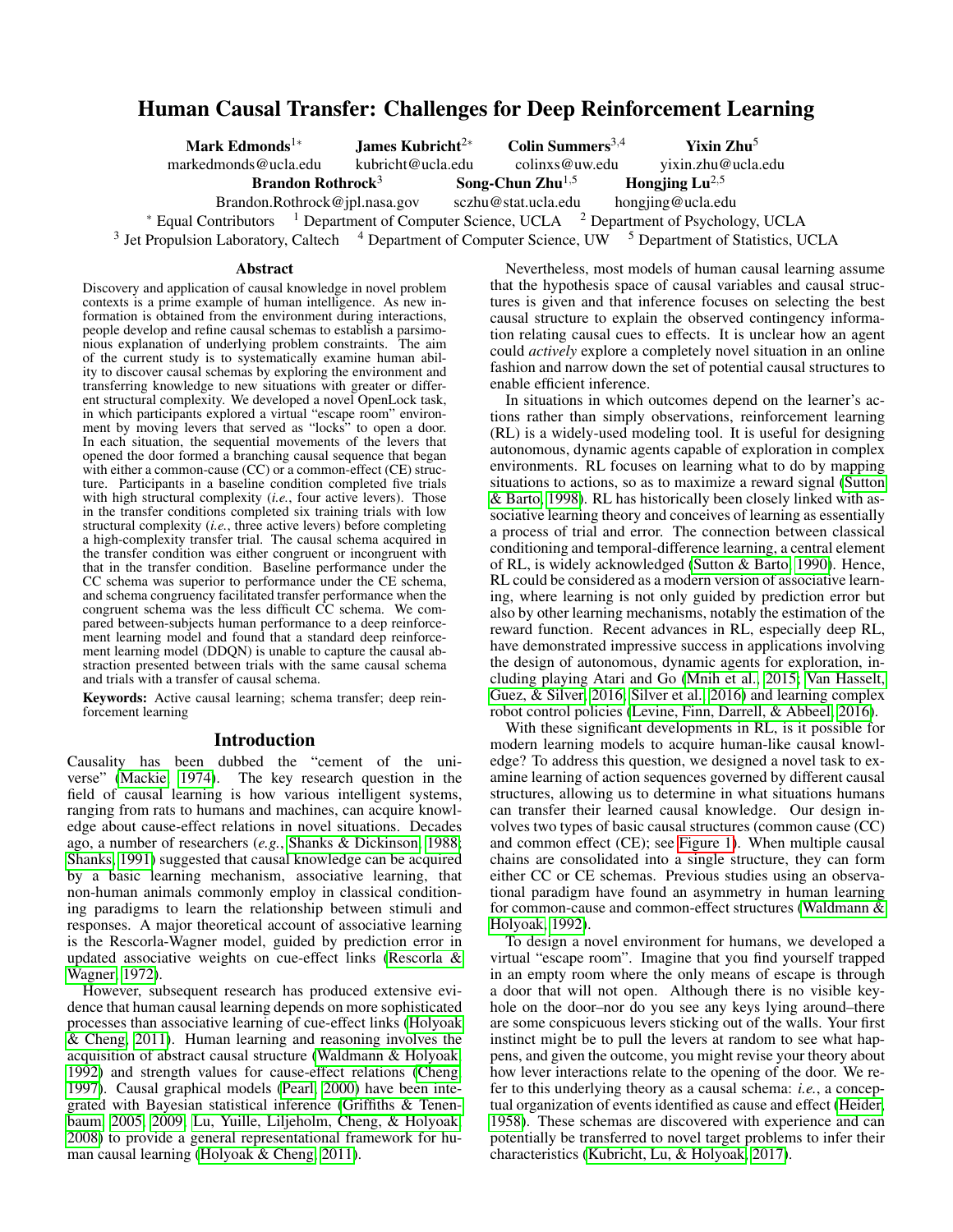<span id="page-1-2"></span><span id="page-1-0"></span>

<span id="page-1-4"></span><span id="page-1-3"></span>Figure 1: Common cause (CC) and common effect (CE) structures used in the present study. *D* indicates the effect of opening the door. (a) CC3 condition, three lock cues; (b) CE3 condition, three lock cues. (c) CC4 condition, four lock cues; (d) CE4 condition, four lock cues.<sup>[1](#page-0-0)</sup>

In the escape room example, one method of unlocking the door is to induce the causal schema connecting lever interactions to the door's locking mechanism. However, it remains unclear whether people are equally proficient in uncovering CC and CE schemas in novel situations. In the current study, we first assessed whether human causal learning can be impacted by the underlying structure, comparing learning of a CC structure with learning of a CE structure. We then examined whether learning one type of causal structure can facilitate subsequent learning of a more complex version of the same schema involving a greater number of causal variables. We compared human performance in a range of learning situations with that of a deep RL model to determine whether behavioral trends can be captured by an algorithm which learns solely by reward optimization, with no prior knowledge about causal structure.

In the remainder of the paper, we first describe the RL algorithms used for the present OpenLock task. We then describe the design of an experiment and report human results. Next, we describe our RL model and model results. Finally, we discuss the implications of our findings for causal learning.

## Reinforcement Learning

RL focuses on learning a mapping between states and actions to maximize some reward function [\(Sutton & Barto, 1998\)](#page-5-11). *Q*learning, a representative model-free RL technique, seeks to learn an action-value function using expected discounted rewards [\(Watkins & Dayan, 1992\)](#page-5-19). The optimal *Q* function is defined as:

$$
Q^*(s, a) = \max_{\pi} \mathbb{E}\left[r_t + \gamma r_{t+1} + \gamma^2 r_{t+2} + \dots | s_t = s, a_t = a, \pi\right], \quad (1)
$$

where  $s_t$  is the state at time *t*,  $a_t$  the action,  $\pi = P(a|s)$  the agent's policy,  $\gamma \in [0, 1]$  a discount factor, and  $r_t$  the reward.

A milestone of RL is the introduction of DQN [\(Mnih et](#page-5-13) [al., 2015\)](#page-5-13), which overcomes limitations presented by previous neural-network-based RL methods. Specifically, DQN uses *experience replay* [\(ONeill, Pleydell-Bouverie, Dupret, &](#page-5-20) [Csicsvari, 2010\)](#page-5-20) to mitigate networks from over-fitting to recent correlations in the observation sequence. DQN also introduced a *target network* that is only updated every τ steps to further mitigate over-fitting. This method showed a remarkable ability to play Atari games above human ability.

DDQN [\(Van Hasselt et al., 2016\)](#page-5-14) expands on DQN by reducing over-estimations of the *Q* function. While DQN uses a single value estimator to both select and evaluate a particular action, DDQN decouples selection and evaluation by learning two value estimators: one for selection and another for evaluation. DDQN shows superior performance and stability over DQN in the vast majority of Atari games and has become one of the state-

<span id="page-1-5"></span><span id="page-1-1"></span>

Figure 2: (a) Starting configuration of a 3-lever trial. All levers begin pulled towards the robot arm, whose base is anchored to the center of the display. The arm interacts with levers by either *pushing* outward or *pulling* inward. This is achieved by clicking either the outer or inner regions of the levers' radial tracks, respectively. Only push actions are needed to unlock the door in each lock situation. Light gray levers are always locked, which is unknown to both human subjects and RL at the beginning of training. Once the door is unlocked, the green button can be clicked to command the arm to push the door open. The black circle located opposite the door's red hinge represents the door lock indicator: present if locked, absent if unlocked. (b) Push to open a lever. (c) Open the door by clicking the green button.

of-the-art RL methods. In this paper, we choose DDQN as the computational model due to its straightforward implementation and remarkable performance on various tasks.

# Experiment: OpenLock Task

# Participants

A total of 240 undergraduate students (170 female; mean age = 21.2) were recruited from the University of California, Los Angeles (UCLA) Department of Psychology subject pool and were compensated with course credit for their participation.

#### Materials and Procedure

In the OpenLock task, participants were asked to "escape" from a virtual room by opening a locked door that was controlled by a lever mechanism (see [Figure 2\)](#page-1-1). The task was to figure out what level mechanisms can open the door. Each lock situation consisted of seven levers surrounding a robot arm and a door which began in a locked state. The levers pertinent to the locking mechanism (*i.e.*, active levers) were colored grey, and levers irrelevant to the locking mechanism (*i.e.*, inactive levers) were colored white. Participants were not explicitly told which levers were active or inactive but were instead required to learn the distinction through trial and error. This was not generally difficult, however, as the inactive levers could never be moved. The order in which the active levers needed to be moved followed either a common cause (CC) or common effect (CE) schema (see [Fig](#page-1-0)[ure 1\)](#page-1-0), and participants were given 30 attempts to discover *every* solution in each situation. Participants were instructed to consider solutions as "combinations" to each lock, and discovery of every solution/combination was required to ensure that participants understood the underlying causal schema in each situation. Participants also operated under a movement-limit constraint whereby only three movements could be used to both (1) interact with the levers (two movements) and (2) push open the door (one movement). If a participant tried to move an active lever in an incorrect order, the lever would remain stationary and a movement would be expended. Each trial reverted to its

<sup>&</sup>lt;sup>1</sup>Example solution executions for CE3 and CC3 can be viewed at <https://vimeo.com/265596602>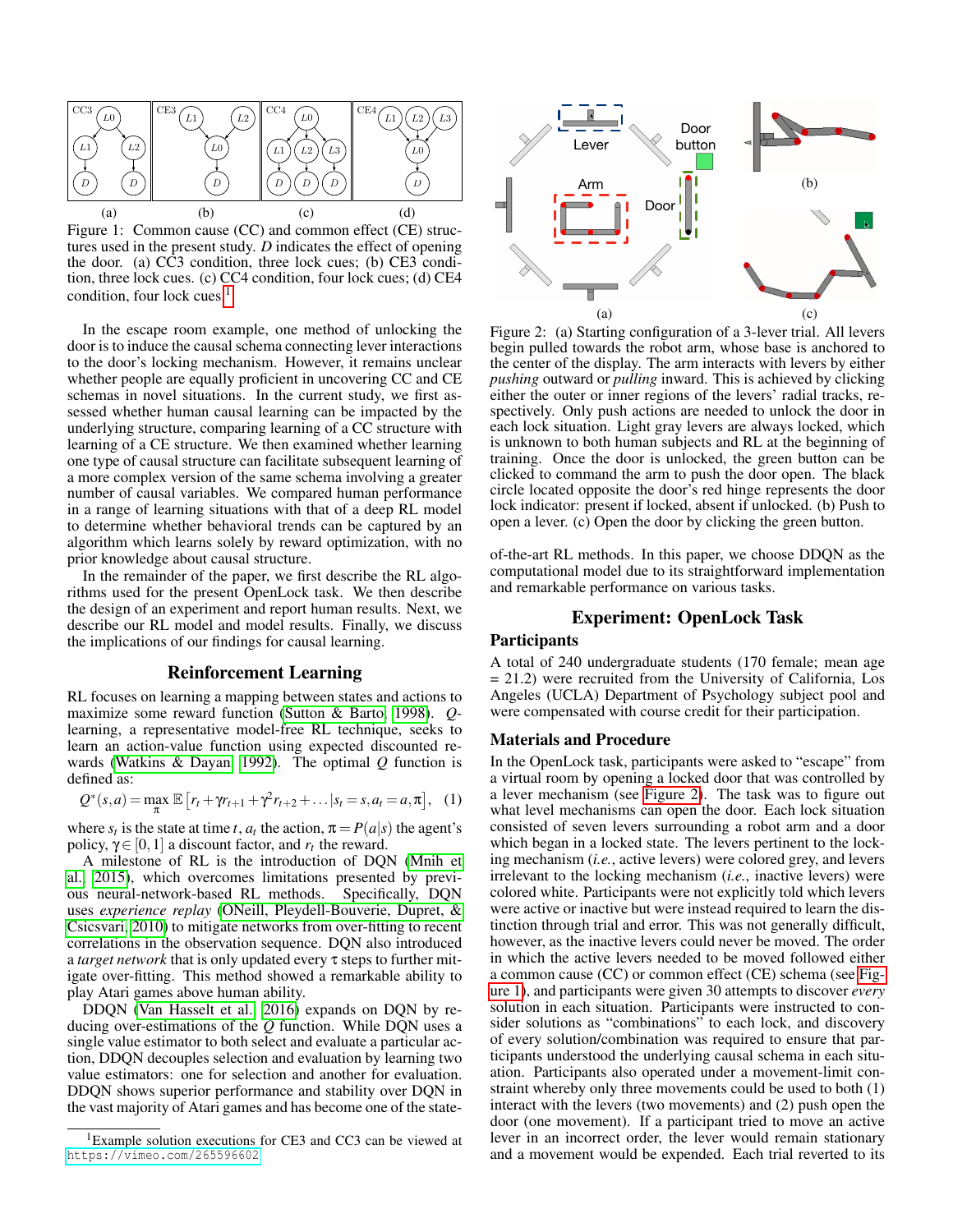<span id="page-2-0"></span>

Figure 3: Average number of attempts needed to find all unique solutions in the 4-lever common cause (CC4) and common effect (CE4) baseline conditions. Error bars indicate standard error of the mean.

initial state once the three movements were expended, and the experiment automatically proceeded to the next trial after 30 attempts. The number of remaining solutions and attempts were provided in a console window located on the same screen as the OpenLock application.

In the environment, users commanded the movement of a simulated robot arm by clicking on desired elements in a 2D display. Levers could either be pushed or pulled by clicking on their inner or outer tracks, although pulling on a lever was never required to unlock the door. There were either 3 or 4 active levers in each lock situation. We refer to the 3- and 4-lever common cause situations as CC3 and CC4 [\(Figure 1a,](#page-1-2) [1c\)](#page-1-3), respectively, and the 3- and 4-lever common effect situations as CE3 and CE4 [\(Figure 1b,](#page-1-4) [1d\)](#page-1-5), respectively. Note that these numbers correspond with the number of *active* levers. The status of the door (*i.e.*, either locked or unlocked) was indicated by the presence or absence of a black circle located opposite the door's hinge. Once the door was unlocked and the black circle disappeared, participants could command the robot arm to push the door open by clicking on a green *push* button. The robot arm consisted of five segments that were free to rotate such that all elements in the display were easily reached by the arm's free end; the arm position control was implemented using inverse kinematics. Box2D [\(Catto, 2011\)](#page-5-21) was used to handle collision, and the underlying simulation environment uses OpenAI Gym [\(Brockman](#page-5-22) [et al., 2016\)](#page-5-22) as the virtual playground to train agents and enforce causal schemas through a finite state machine.

Participants were randomly assigned to one of six conditions in a between-subjects experimental design (40 participants per condition) and began the experiment by viewing a set of instructions outlining important components and details in the lock en-vironment<sup>[2](#page-0-0)</sup>. Fifteen additional participants were recruited but subsequently removed from the analysis due to their inability to complete any trial in the allotted number of attempts. The first two experimental conditions were baselines that contained five different lock situations comprised of either CC4 or CE4 trials, exclusively. These baseline conditions for the two control groups, denoted as CC4 and CE4, were included to assess whether human causal learning can be impacted by the underlying structure, comparing learning of a common-cause structure with learning of a common-effect structure. For the remaining four conditions, we examined whether learning one type of causal structure can facilitate subsequent learning of a more complex version of the same schema involving a greater number

**Transfer, CC3/CE3 Training**

<span id="page-2-1"></span>

Figure 4: Transfer trial results. Average number of attempts needed to find all unique solutions in the 4-lever common cause (CC4; left) and common effect (CE4; right) conditions. Light and dark grey bars indicate CC3 and CE3 training, respectively. Error bars indicate standard error of the mean.

of causal variables (*i.e.*, active levers). The four conditions contained six training trials with 3-lever situations, followed by one transfer trial with a 4-lever situation. The schema underlying the 3- and 4-lever situations was either congruent (CC3-CC4, CE3-CE4) or incongruent (CC3-CE4, CE3-CC4) and always remained the same throughout the 3-lever training trials. Participants required approximately 17.4 min to complete the baseline trials and 17.3 min to complete the training and transfer trials.

## Human Results

We first compared performance across the two baseline conditions where participants only completed the CC4 and CE4 trials. The average number of attempts to solve a 4-lever task in each of the baseline trials is shown in [Figure 3.](#page-2-0) Participants showed a clear learning effect as fewer attempts were needed for later trials,  $F(4,75) = 40.16, p < .001$ . The main effect of causal structure was trending towards significance,  $F(1,78) = 3.63, p = .06$ , and results from a two-sample *t*-test at the final trial (*i.e.*, Trial 5) indicate that the task with the CE structure took significantly more attempts to solve than the CC structure,  $t(78) = 2.00$ ,  $p < .05$ . This result suggests that when a situation involved relatively high structural complexity, the CE structure was more difficult to discern than the CC structure.

Next, we examined the training performance in the four groups who completed both the training trials with 3-levers and the transfer trial with 4-levers. A clear learning improvement was found, indicated by a significant main effect of training trials,  $F(5,152) = 56.02, p < .001$ . There was no difference in training performance between the CC3 and CE3 groups,  $F(1,158) = 0.11$ . Compared with the two control groups in the four-lever situations, participants showed similar performance in the three-lever situations, suggesting that structural complexity impacts the comparative difficulty between CC and CE trials. For simple structures with fewer causal variables, people appear to learn different types of causal structures equally well. However, as complexity increases, some causal structures appear easier to learn than others. To further investigate whether the four training groups achieved the same level of learning, we compared the performance at the final training trial in the three-lever task. There were no differences in performance between the CC3-CC4 and CC3-CE4 groups,  $t(78) = 0.87$ , or the CE3-CC4 and CE3-CE4 groups,  $t(78) = 0.48$ . This suggests that participants in each training group had approximately the same level of understanding of the underlying causal schema before moving to their respective transfer trials.

<sup>2</sup>The instructional video can be viewed at [https://vimeo.com/](https://vimeo.com/265302423) [265302423](https://vimeo.com/265302423)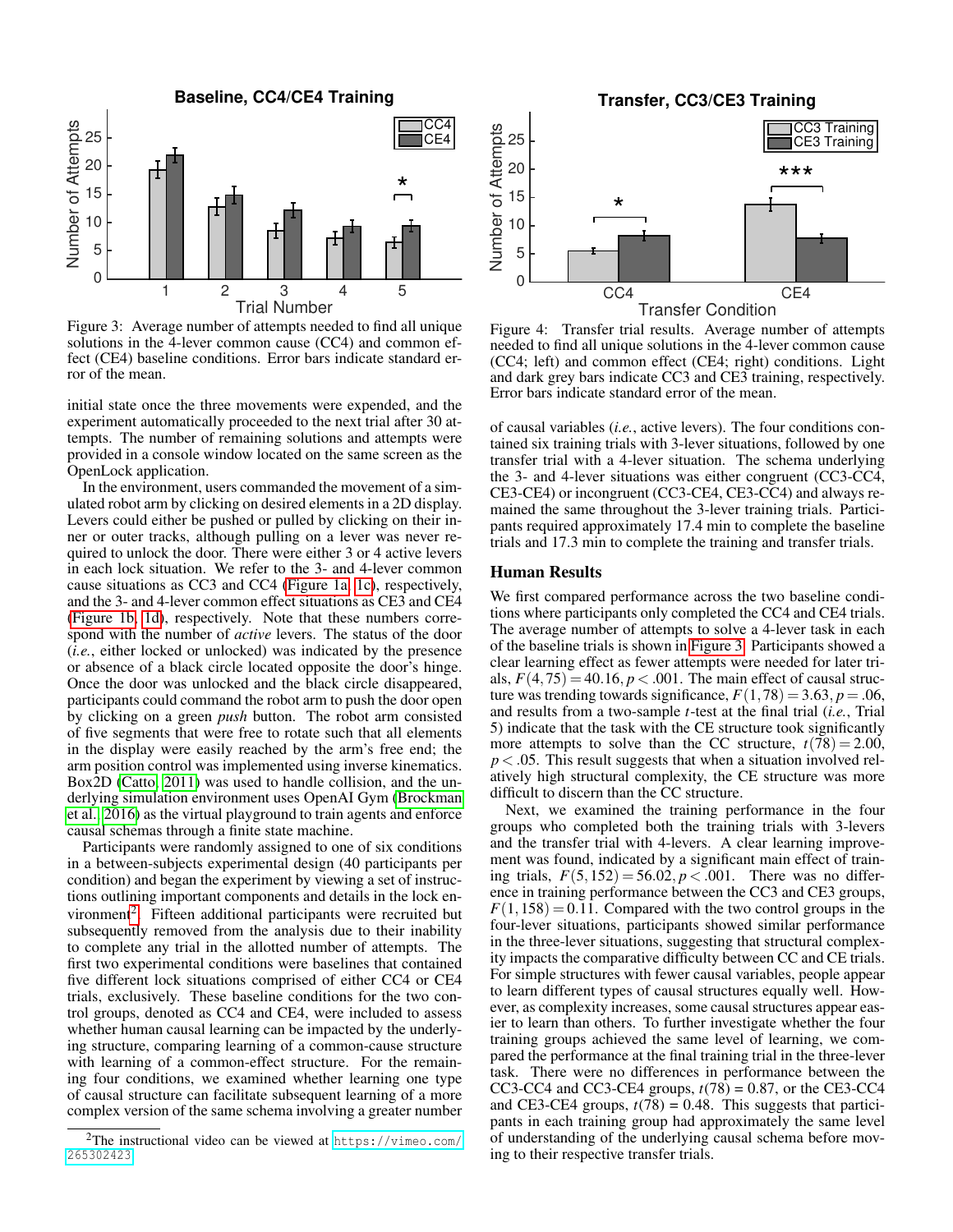Finally, we examined participants' transfer performance. The average number of attempts needed to solve the transfer trials are depicted in [Figure 4.](#page-2-1) A two-way ANOVA revealed a significant interaction effect between the training structure and the testing structure,  $F(1,156) = 24.94, p < .001$ , indicating superior transfer when the same type of causal structures were used in the training and transfer trials. The resulting plot shows that participants trained under a CC3 structure performed better in the CC4 condition than those trained under a CE3 causal structure,  $t(78) = 2.62$ ,  $p = .01$ . Similarly, participants trained under a CE3 structure performed better in the CE4 test trials than did those who trained under a CC3 structure,  $t(78) = 4.27$ ,  $p < .001$ . Consistent with the baseline groups, there was also a significant main effect of causal structure in the transfer test, as the CE4 condition required more attempts than the CC4 condition,  $F(1,158) = 17.14, p < .001.$ 

## Model Details

The state space of the lock environment consists of 16 binary dimensions: 7 for the state of each lever (*pushed* or *pulled*), 7 dimensions for the color of each lock (grey or white), 1 dimension for the state of the lock (*locked* or *unlocked*), and 1 dimension for the state of the door (*closed* or *open*). The action space consists of 15 dimensions: each of the 7 levers has 2 actions (*push* and *pull*), and the door has one action (*push*).

DDQN is used as the underlying *Q*-learning algorithm. The neural network is set to consist of 4 hidden layers [\(Figure 5\)](#page-3-0): a 16-dimensional state space input vector, densely connected to 4 layers with 128 nodes, each of which using a ReLU activation function, leading to an output layer with 15 dimensions and a linear activation. During policy evaluation, the action with the highest output is chosen as the next action to take,  $a_t^* = \text{argmax } P(a|s).$ 

*a* Reward Functions are perhaps the most critical part of RL. The purpose of a reward function is to signal the agent when an action helps or hurts achieving the goal [\(Sutton & Barto, 1998\)](#page-5-11). The agent's goal is to maximize the accumulated reward over its experience in the environment. We design a multitude of reward functions to encode information about the environment:

- *Basic* A reward of 10 is given if the door is unlocked, 50 is given if the door is opened, and otherwise 0.
- *State change* Builds on the basic reward function but adds a reward of 0.5 if the agent's action changes the observation vector in any way.
- *Unique solutions* Builds on the basic reward function, but only gives rewards if the successful action sequence has not previously been executed.
- *Negative immovable* Builds on the basic reward function, but also gives a reward of -0.5 if the agent interacts with a lever that is immovable.
- *Negative repeat* Builds on the basic reward function but adds a penalty of -0.25 for repeated actions to minimize the chance that the agent repeats the same action.
- *Partial action sequence* Builds on the basic reward function and state change. Awards a reward of 1 if the first action taken is part of a solution. This allows for a smoother reward function and is equivalent to awarding a state change reward for the first move only.
- *Solution multiplier* Builds on the base reward function but adds a reward multiplier for each successive solution found. For example, if the multiplier is set to 1.5x, the first solution found has a reward of 1 for opening the door, then the second solution has a reward of 1.5, and the third 2.25. The order in which solutions are found does not matter. Intuitively, this is

<span id="page-3-0"></span>

Figure 5: Neural network architecture of DDQN. Input consists of a 16-dimensional state vector. All hidden layers are 128 dimensional and densely connected with ReLU activation. The output layer is 15-dimensional with linear activation.

an alternative mechanism to encode the importance of finding multiple solutions rather than a single solution.

#### Model Results

We tested the RL's ability to solve the OpenLock task by starting with reward conditions and parameter values as close to human participants as possible. The unique solutions reward function only gives rewards for successful action sequences, which is equivalent to the information human participants received from the console window. However, this reward function results in an agent incapable of meaningfully interacting with the environment. During DDQN's experience replay, the same state-action pair can yield different reward values if the agent executes the same successful action sequence more than once (reward is only given on the first execution). The agent may experience the same state, take the same action, and receive a different reward. Even worse, the agent will receive the reward only once per solution per trial, making the probability of correctly updating networks weights during experience replay low.

We empirically evaluated combinations of the other reward functions. We found that the best DDQN performance can be achieved by using the negative immovable, partial action sequence, and solution multiplier reward functions. This combination has a number of properties that make it conducive to learning because it: (1) penalizes the agent for performing meaningless actions, (2) encodes a reward for finding multiple solutions, and (3) creates a smoother reward function by giving rewards for performing the correct first action.

Specifically, the optimal agent uses the following DDQN parameters: discount factor,  $γ = 0.8$ ; starting epsilon, ε = 1; minimum epsilon,  $\varepsilon_{\text{min}} = 0.01$ ; learning rate,  $\alpha = 0.001$ ; epsilon decay,  $\varepsilon_{\text{decay}} = 0.995$  (refer to [Van Hasselt et al., 2016](#page-5-14) for more information on these parameters). At the end of each trial, ε was set to 0.5 to encourage more exploration and to prevent the agent from adopting a policy specific to the previous trial.

For baseline cases with only CC4 and CE4 conditions, the RL agent was given 300 attempts per trial and looped over all 4-lever trials 10 times. For transfer conditions, the agent was given 300 attempts per trial (in contrast to 30 attempts per trial for human subjects) and looped over the training trials 100 times (in contrast to only once for human subjects) during training. In the testing, the agent was given 300 attempts per trial and looped over the testing trials 10 times. This is different from the human experiments, however, when the agent trained with one iteration over the trials (with a higher number of attempts per trial), the agent performed extremely poorly after the first trial. Although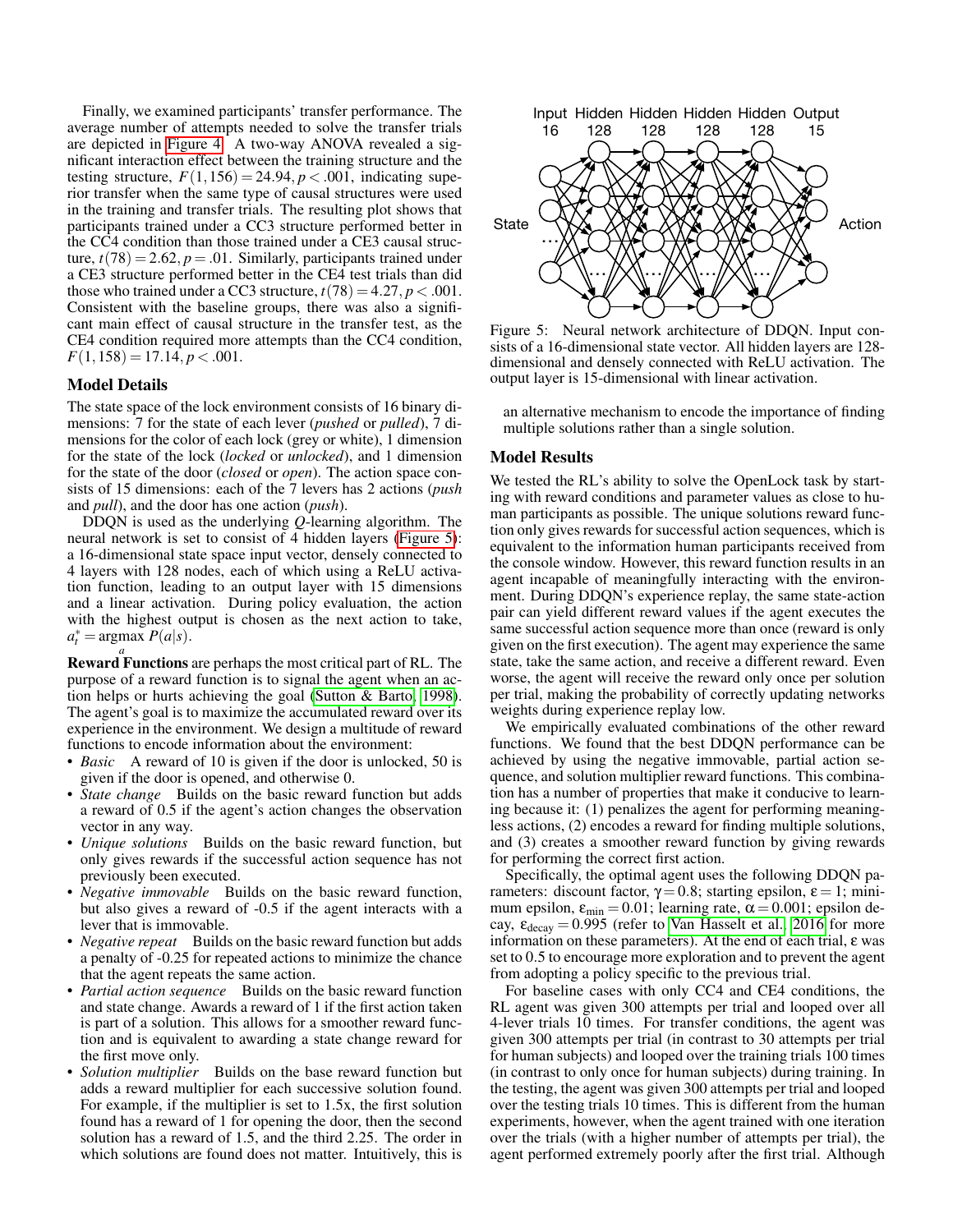<span id="page-4-0"></span>

Figure 6: Baseline trial results of RL agent. The frequency of each reward category is plotted in log-scale; the number of attempts is the same in each group. The decreasing height of the bars indicates that one reward category is dominating; specifically the *else* category. The agent's performance decreases as the number of attempts increases, meaning that the agent is getting worse at the task during training.

these differences in the experimental setup make a quantitative comparison to human results difficult, general qualitative assessments can be made to judge the overall performance of DDQN in this task.

First, we examine the performance of the baseline over time [\(Figure 6\)](#page-4-0). The categories represent how close the agent was to a solution when the attempt ended (*i.e.*, when the agent had executed three actions). The categories correspond to various values of the reward accumulated over an attempt: (1) a category for finding each possible solution (60 for the first, 90 for the second, and 135 for the third using a solution multiplier of 1.5x), (2) a category for unlocking the door, and (3) a category for everything else (a reward lower than the other categories). We aggregate the counts of each category to examine how the agent learns over time.

For baseline conditions with only CC4 and CE4 trials, the RL model shows that it is able to find all 3 solutions, evidenced by the proportion of attempts in the *open 3* category. However, the proportion of attempts in the *open 3* category is lower than in *open 2* and *open 1* (the same is true for *open 2* and *open 1*). This indicates that the agent has a difficult time finding the second and third solution after finding the first, despite the higher reward of the second and third solution. Even worse, the agent finds fewer solutions as the agent trains more. [Figure 6](#page-4-0) shows the *else* category increasing as the attempt number increases, meaning that the agent is performing attempts that result in little to no reward *more* often in later training than in earlier training.

[Figure 7](#page-4-1) shows the results of the transfer trial from training on the 3-levers and transferring to the 4-levers. Models for both CE3-CC4 and CC3-CC4 executed solutions approximately 30% of all attempts. We note that the CE3-CE4 transfer case is slightly easier than the other cases; a solution was executed 42% of all attempts. CC3-CE4 transfer is harder than the other cases; a solution was executed only 16% of all attempts. In contrast, CE3-CE4 was the second hardest transfer case for humans; however, CC3-CE4 was also the most difficult case for humans. Overall, it appears the asymmetry between transfer cases is less pronounced in the RL's model compared to human performance.

These results suggest that while the RL model is able to uncover some knowledge about the mechanics behind the Open-Lock task, the agent fails to form a useful abstraction between trials, both when the agent is transferring between congruent causal schema and incongruent causal schema. If the RL model was learning an abstract causal schema and applying it success-

<span id="page-4-1"></span>

Figure 7: Transfer trial results of RL. The frequency of each reward category is plotted in log-scale; the number of attempts are the same in each transfer case. Note that CC3-CC4 and CE3- CC4 have nearly the same proportions while CC3-CE4 appears more difficult and CE3-CE4 is easier.

fully, in the baseline results, we would expect to see the relative proportion of the *else* category to decrease while the relative proportion of the *unlock*, *open 1*, *open 2*, and *open 3* increased.

In the human results, we see a monotonically decreasing number of attempts (thereby monotonically increasing performance on the OpenLock task). In contrast, we see the RL model monotonically increasing the number of unsuccessful of attempts during baseline training (thereby monotonically decreasing performance). This result suggests that our DDQN agent is incapable of forming the abstract causal structure humans are implicitly or explicitly encoding. If our RL model was learning an encoding of the common causal structure between trials, we would expect the performance to increase over time.

These results suggest our DDQN agent is not forming the causal abstractions humans form. The different configurations of the levers only switch the location of each lever in the casual structure; once the position of each lever in the causal structure has been identified, an optimal agent can solve the task in two attempts in the 3-lever case or three attempts in the 4-lever case. In our experiments, DDQN is incapable of forming a policy that encodes this casual structure.

### **Discussion**

Why is CE more difficult than CC? Human results show that the CE condition required a greater number of attempts in all cases. One potential explanation of this phenomenon relies on the ambiguity from environmental feedback after executing the first action. In the CC situation, the environment only changes if the first action is correct (*i.e.*, the agent pushes on the *L*0 lever). After pushing on *L*0 in the first action, the agent can then push either of the remaining active levers to unlock the door. Once the agent receives positive environmental feedback, it is less likely to make a mistake.

In contrast, if the first action is correct in the CE situation (pushing on *L*1 or *L*2), pushing on one of the remaining active levers is not guaranteed to unlock the door (*e.g.* if *L*2 is pushed after *L*1, the door remains locked). This introduces additional ambiguity to the agent after executing the correct first action. However, CE has two correct first actions in contrast to CC's single correct first action. While this makes the first action easier, we speculate that CC contains less ambiguity from the agent's planning perspective. Even though it is more difficult to select the correct first action, the environmental feedback from the CC's first action (*i.e.*, *L*1 and *L*2 not moving) provides more guidance than the environmental feedback from CE's second action. Additional experiments are needed to verify this hypothesis and will be conducted as future work.